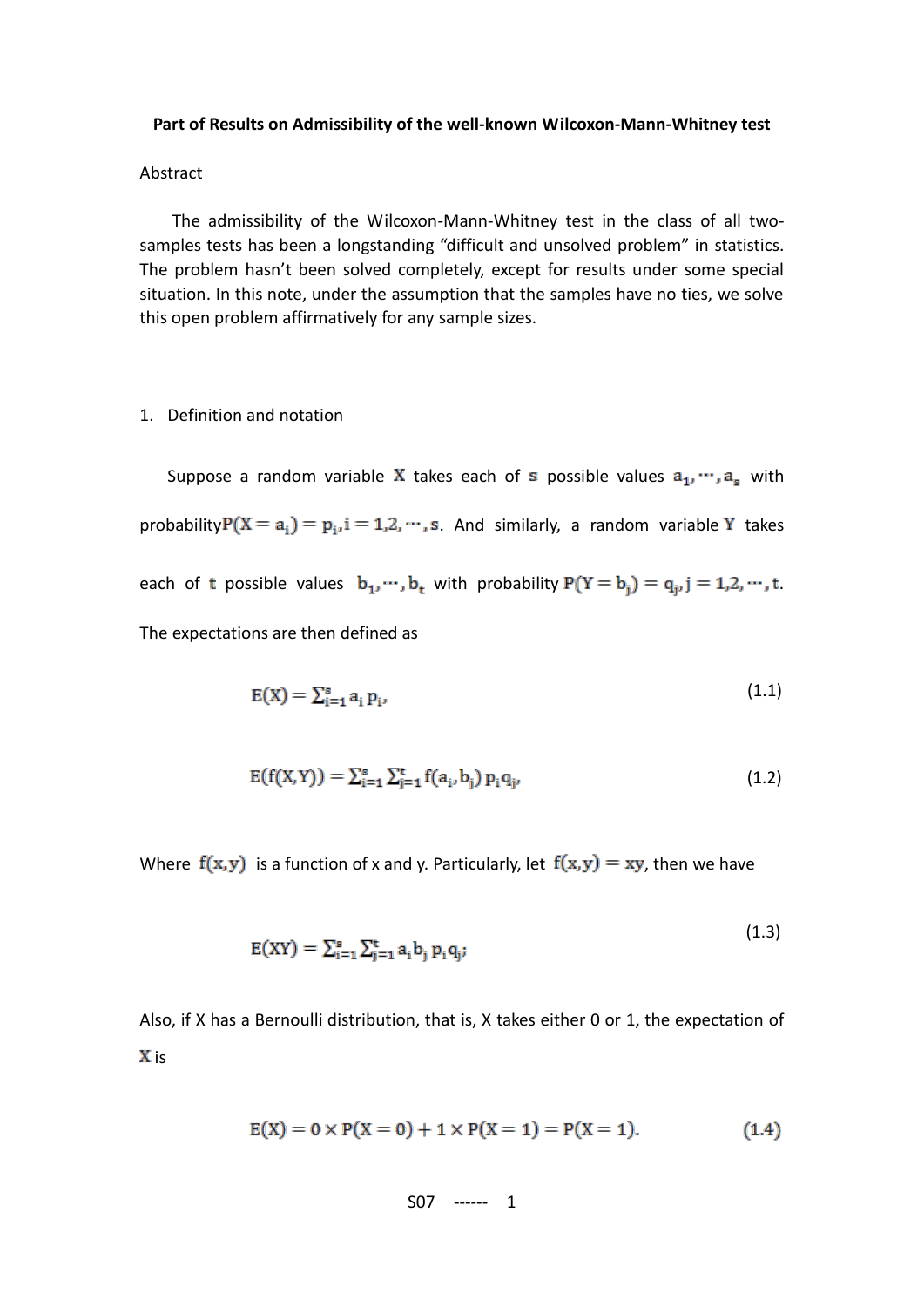(4) is very important in that it is a bridge between two concepts: probability and expectation.

Next, we introduce the concept of the cumulative distribution function of a random variable $X$ .

DEFINITION: The cumulative distribution function (cdf) of a random variable X, denoted by  $F(x)$ , is defined by

$$
F(x) = P(X \le x) = \sum_{i=1}^{s} p_i I(a_i \le x), \quad \text{for all } x,
$$

Where  $I(a_i \le x) = 1$ , if  $a_i \le x$ , elsewhere  $I(a_i \le x) = 0$ .

DEFINITION: For any two distributions F and G, we say  $\mathbf{F} > G$  if  $\mathbf{F}(\mathbf{x}) \geq \mathbf{G}(\mathbf{x})$  for each x and  $F(x) > G(x)$  for some x.

# 2. Formulation of the problem

In this section, we will present the problem we try to solve. We first introduce hypothesis test and the relative testing procedure.

# 2.1. Hypothesis test

In real life, we often run into some statements needed to determine which of the two complementary hypotheses is true. For example, (a) Whether does a new drug have effect or not? (b) Are some people more susceptible to a disease than the other? (c) whether is a particular product up to standard or not? and so on. If we were the "God", knowing all the information, we can make the judgment correctly and easily. However, we are definitely not. We can only infer based on incomplete information. Yet we might make a correct decision or make a mistake. Thus, a prerequisite to draw statistical inference is the quantization of the chance of making right or wrong decision. It is probability that provides a mean for this job. The aim of this part is not to give a thorough introduction to probability. Rather, we attempt to outline some relative concepts in hypothesis test by probability language.

In general, the hypothesis which tends to be refused in a hypothesis testing problem is called the null hypothesis and its complementary is called alternative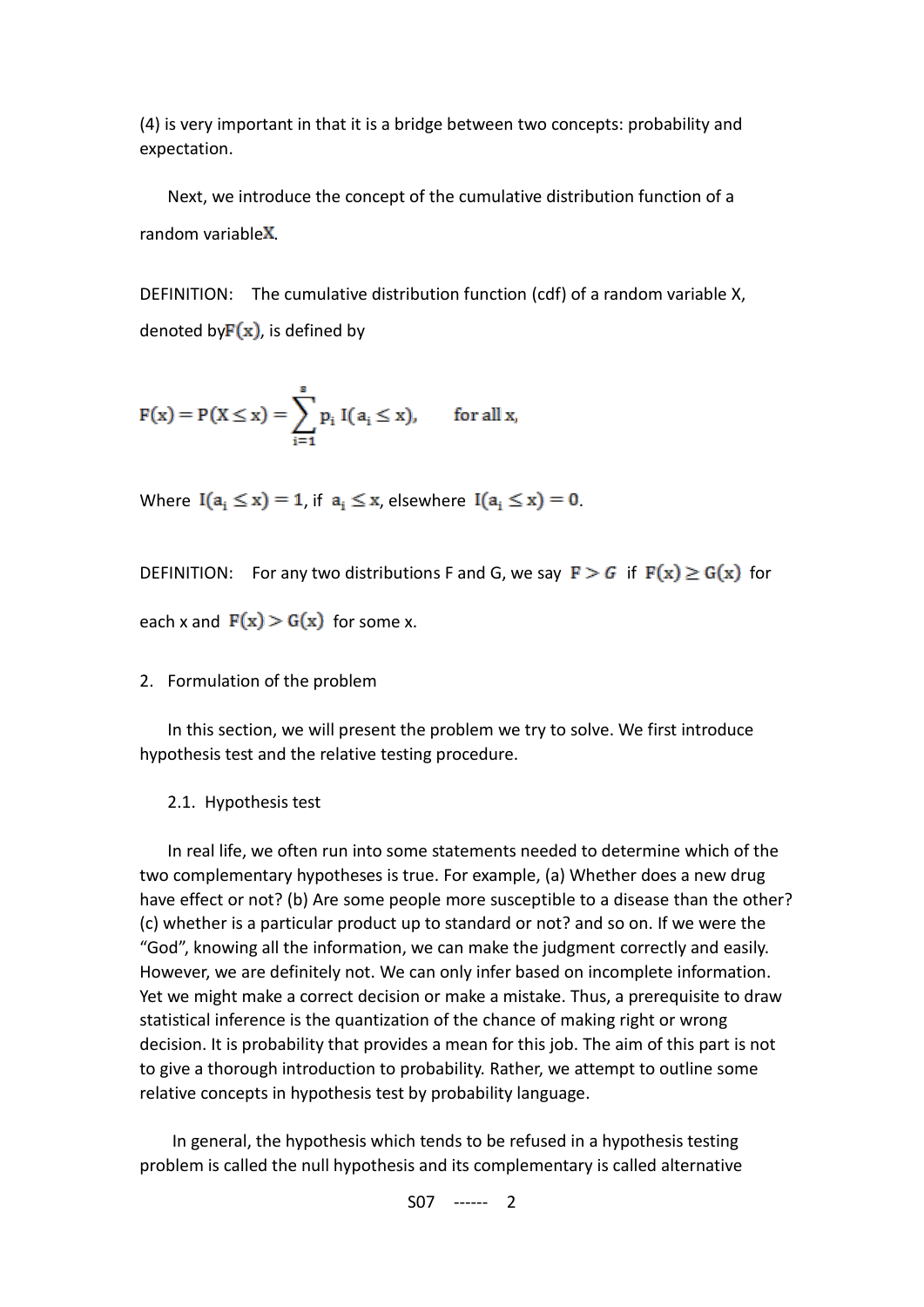hypothesis. They are denoted by  $H_0$  and  $H_1$ , respectively. For example, in the

statement (b) given above, the null hypothesis states that, on the average, the drug has no effect, and the alternative hypothesis states that there is some effect. If the result of the test does not correspond with the actual state of nature, an error has occurred. If, on the other hand, the result of the test corresponds with the actual state of nature, a correct decision has been made. These four different situations are depicted in Table 1.1.



Table 1.1 the four different situations and their probabilities

As we can see in Table 1.1, a hypothesis test might make one of two types of errors. If the hypothesis test incorrectly decides to reject [a null hypothesis](http://en.wikipedia.org/wiki/Null_hypothesis)  $H_0$  when it is actually true, then the test has made a *Type I Error*. If, on the other hand, the test decides to accept  $H_0$  when it is actually false, a *Type II Error* has been made. A test is a level  $\alpha$  test if the maximum probability of its Type I Error equals  $\alpha$ . The probability of a Type II Error is denoted by  $\beta$ . And the power of a hypothesis test is the probability of correctly rejecting a false null hypothesis. Therefore, the power is equal to  $1 - \beta$ .

S07 ------ 3 In practice, we wish to find a good test that has both types of error probability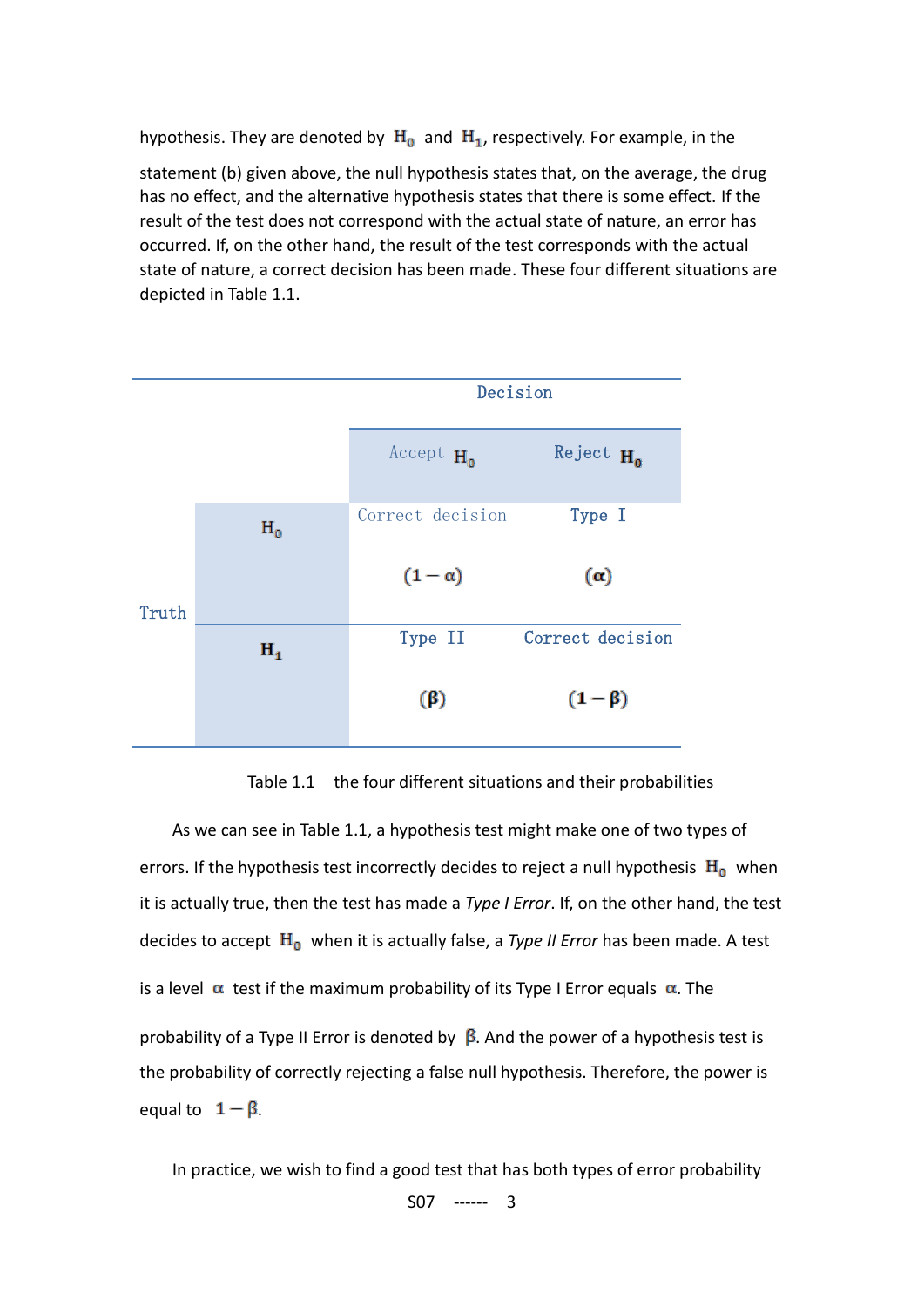that as small as possible. However, for a fixed sample size, it is usually impossible to achieve this goal. Although the goal has a highly tight connection with sample size, we are not going to give further discussion on the connection. For fixed sample size, *the level of significance* of a test decreases at the cost of raising the probability of its Type II Error (As the saying goes, you can't have your cake and eat it too). In searching for a good test, it is common to restrict consideration to tests at a specified level of significance, with typical choices being  $\alpha$ =0.05 (significant) and 0.01 (highly significant). Within this class of tests we then search for tests that have Type II Error probability that as small as possible.

In statistics, a hypothesis test is specified in terms of a *test statistic*, a function of the sample. It is worth to mention here, even for the same problem, we can have different test statistics.

2.2. WMW( Wilcoxon-Mann-Whitney) test statistic

Comparison between two samples of observations is one of the problems we are faced with widely in fields such as agricultural production, clinical trial and financial analysis. A typical example is the comparison of a treatment with a control, where the null hypothesis of no treatment effect  $H_0$  is test against the alternative of a beneficial effect  $H_1$ . The WMW test is one of the best-known tests for assessing whether the two independent samples come from the same distribution.

Suppose we have two independent samples without ties  $\{x_1, \dots, x_m\}$  and

 ${y, \dots, y_n}$  from two unknown distribution **F** and G which need not to be discrete distributions. Here we only consider a one-tailed test

 $H_0: F = G$  VS  $H_1: F > G$ 

The WMW test is based upon comparing each observation of the two samples and counting the number of  $x_i \leq y_j$ . Obviously, if it is big, we are likely to accept  $H_1$ . The number can be treated as a test statistic called by WMW test statistic.

$$
W(x,y) = \sum_{i=1}^{s} \sum_{j=1}^{t} I(x_i < y_j), \tag{2.1}
$$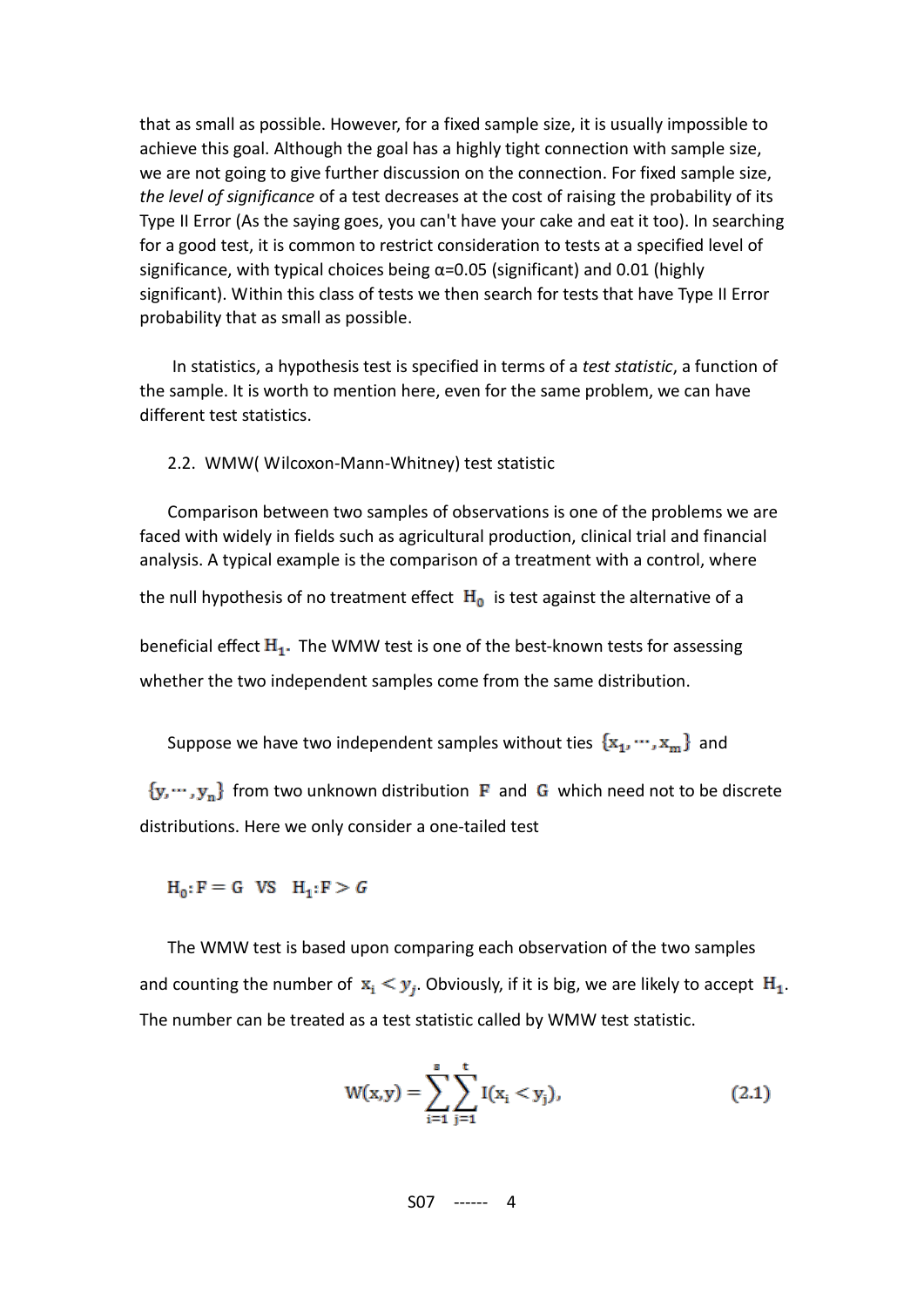Where  $I(x_i < y_j) = 1$ , if  $x_i < y_j$ , elsewhere  $I(x_i < y_j) = 0$ . Let  $x = (x_1, \dots, x_m)$ 

and  $y = (y, \dots, y_n)$ , WMW test can be defined as

$$
\Phi = I(W(x, y) > k_0) + \gamma I(W(x, y) = k_0),
$$
\n(2.2)

where  $k_0$  is a non-negative integer and  $0 \le \gamma < 1$ .

In fact, the rejection region of the WMW test is presented (Rejection region is the subsets of the sample space for which  $H_0$  will be rejected). If  $W(x,y) > k_0$ , we reject H<sub>0</sub> and determine  $F > G$ . If, on the other hand,  $W(x, y) < k_0$ , we accept  $H_0$  and say that  $F = G$ . Otherwise, if  $W(x, y) = k_0$ , namely the observations fall on the boundary of the rejection region, we reject  $H_0$  with probability  $\gamma$ .

# 2.3. Admissibility

Suppose there are two tests  $\phi_1$  and  $\phi_2$  for the same hypothesis testing problem, if the two types error probabilities of  $\phi_1$  are less than those of  $\phi_2$ , then test  $\phi_1$  is considered to be better than test  $\phi_2$ . The formal definition is given below.

DEFINITION: For any two tests  $\phi_1$  and  $\phi_2$ , we say  $\phi_1$  is better than  $\phi_2$  if

$$
E\varphi_1 \le E\varphi_2, \qquad \forall F = G,
$$

$$
E\varphi_1 \ge E\varphi_2, \qquad \forall F > G,
$$

and at least one inequality is strict for some  $\bf{F}$  and  $\bf{G}$ .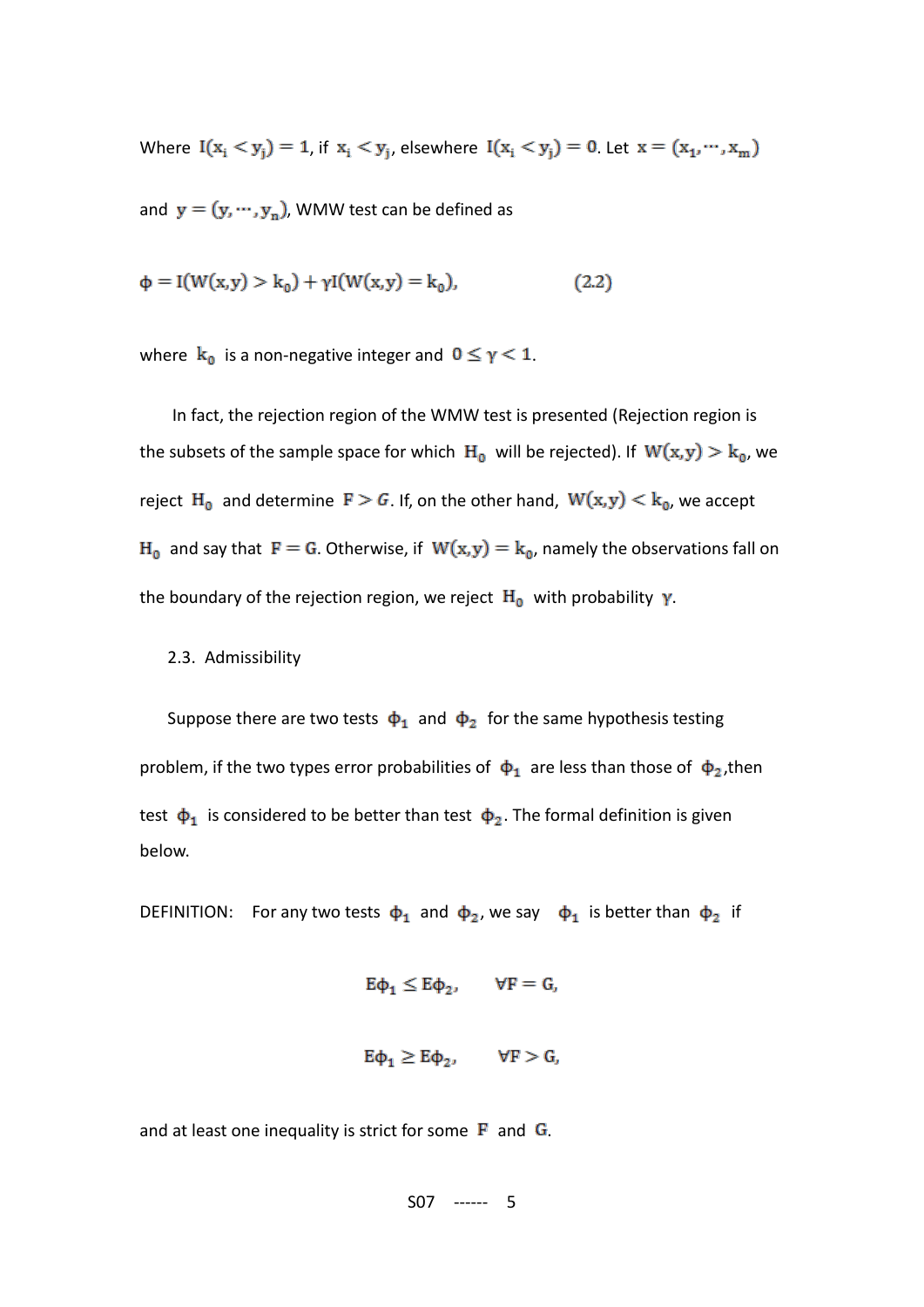The definition posed above tells us whether one test is better than another one. After choosing a test statistic to handle problems in the practical life, we are definitely not willing to see that there is another test better than the one we choose. In that case, we will choose the "better" test naturally. Therefore, when searching for a test, we should follow the principle that there isn't any other test that is better than ours. This principle will lead to many other tests that is well-matched with ours. Of course, these tests are "admissible". The important concept of admissibility can be drawn from here.

DEFINITION: A test  $\dot{\varphi}_0$  is said to be admissible if there is no other test  $\varphi$  such that

$$
E\varphi \le E\varphi_0, \qquad \forall F = G,\tag{2.3}
$$

 $E\phi \geq E\phi_0$ ,  $\forall F > G$ .

3. Main results and Proofs

THEOREM 3.1 Suppose the two samples have no ties, for testing the two

sample hypothesis  $H_0$ :  $F = G v s H_1$ :  $F > G$ , WMW test is admissible in the class of

all tests for arbitrary sample sizes m and n.

Note: the theorem is under the assumption of the samples without ties. And our

proof can be applied to a two-tailed test  $H_0$ :  $F = G v s H_1$ :  $F \neq G$  with a few

changes. The solution of the admissibility of the Wilcoxon test is still a long way off, yet this theorem is the best one for the present. We believe that our proof offers a new way for the final solution of the admissibility of the Wilcoxon test.

Proof we will prove the theorem by contradiction. The basic idea is converting the expectation to a polynomial by constructing a discrete distribution, and completing the proof with the relation between the test statistic  $W(x, y)$  and the power of the polynomial.

Suppose that there is a partially symmetric test  $\Phi$  which is the same for any

S07 ------ 6 permutation of x or y such that as good as the WMW test  $\phi_0$ . Thus  $\dot{\phi}$  satisfies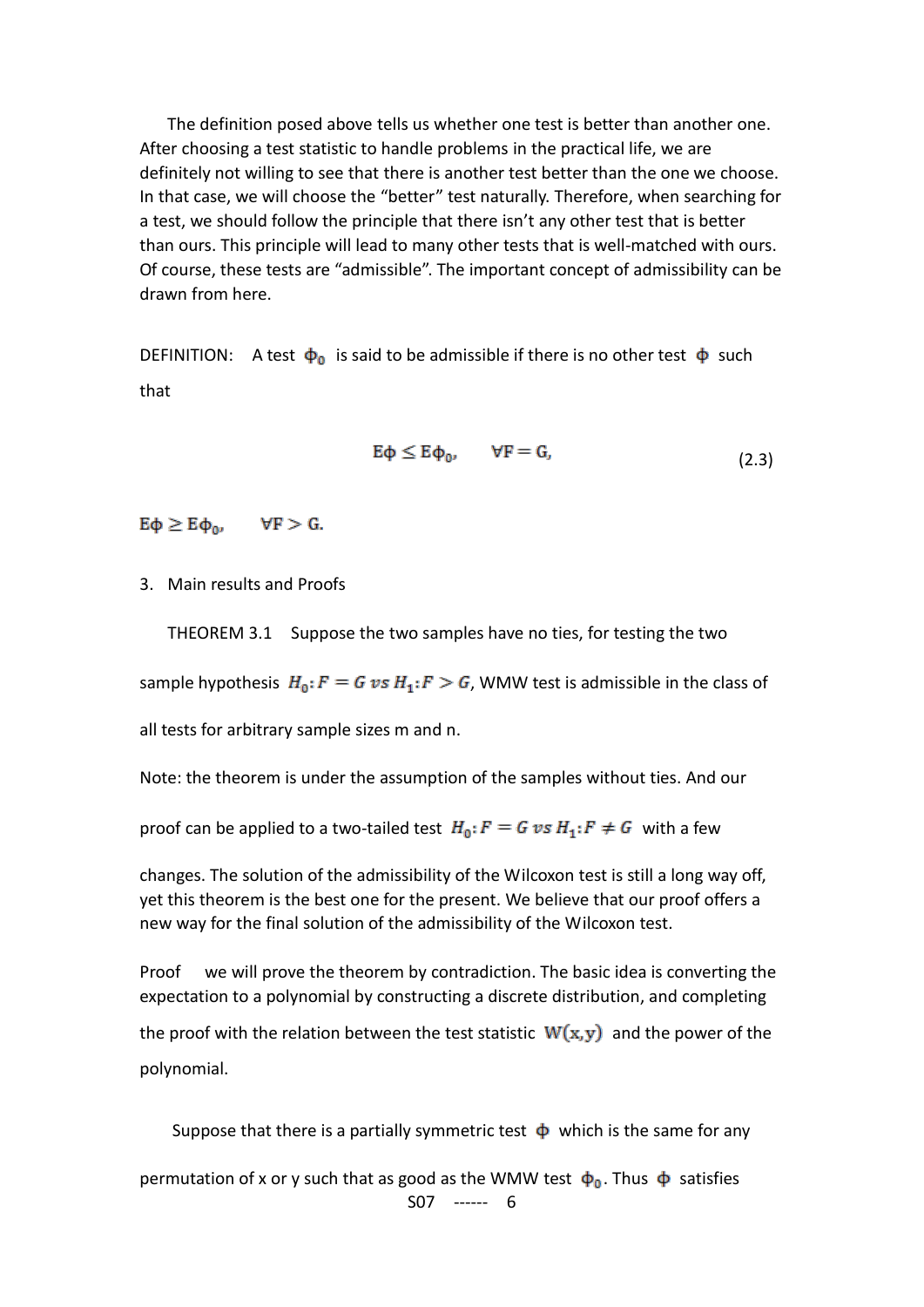Equation (2.3). It is suffice to prove that  $\phi = \phi_0$ , that is,  $\phi(x_0, y_0) = \phi_0(x_0, y_0)$ ,

 $\forall x_0, y_0$ . Without loss of general, we assume there are no ties in  $x_0$  and  $y_0$ .

Denote non-zero vector  $a = (a_0, a_1)$  satisfied  $a_0(m + n) + a_1W(x_0, y_0) = 1$ .

And define  $(m + n)$  tuples  $b(x_0, y_0) = (b(x_1), \dots, b(x_m), b(y_1), \dots, b(y_n))$  and

 $c(x_0, y_0) = (c(x_1), \cdots, c(x_m), c(y_1), \cdots, c(y_n))$  as follows

$$
b(x_i) = a_0 + a_1 \sum_{j=1}^{n} I(x_i < y_j), \qquad c(x_i) = a_0, \qquad i = 1, \dots, m,\tag{3.1a}
$$

$$
b(y_j) = a_0, \qquad c(y_j) = a_0 + a_1 \sum_{i=1}^{m} I(x_i < y_j), \qquad j = 1, \dots, n. \tag{3.1b}
$$

Then we can define two discrete distribution functions as

$$
F_0(x) = \sum_{i=1}^{m} b(x_i)I(x_i \le x) + \sum_{j=1}^{n} b(y_j)I(y_j \le x) , \qquad (3.2a)
$$

and

$$
G_0(x) = \sum_{i=1}^{m} c(x_i) I(x_i \le x) + \sum_{j=1}^{n} c(y_j) I(y_j \le x).
$$
 (3.2b)

It is easy to show that

$$
F_0(x) - G_0(x) = a_1 \sum_{i=1}^m \sum_{j=1}^n [I(x_i \le x) - I(y_j \le x)] I(x_i < y_j).
$$

Note that  $I(x_i \le x) > I(y_i \le x)$  if and only if  $x_i < y_j$ , and  $U(x_0, y_0) > 0$  implies

$$
507 \ \ \cdots \qquad 7
$$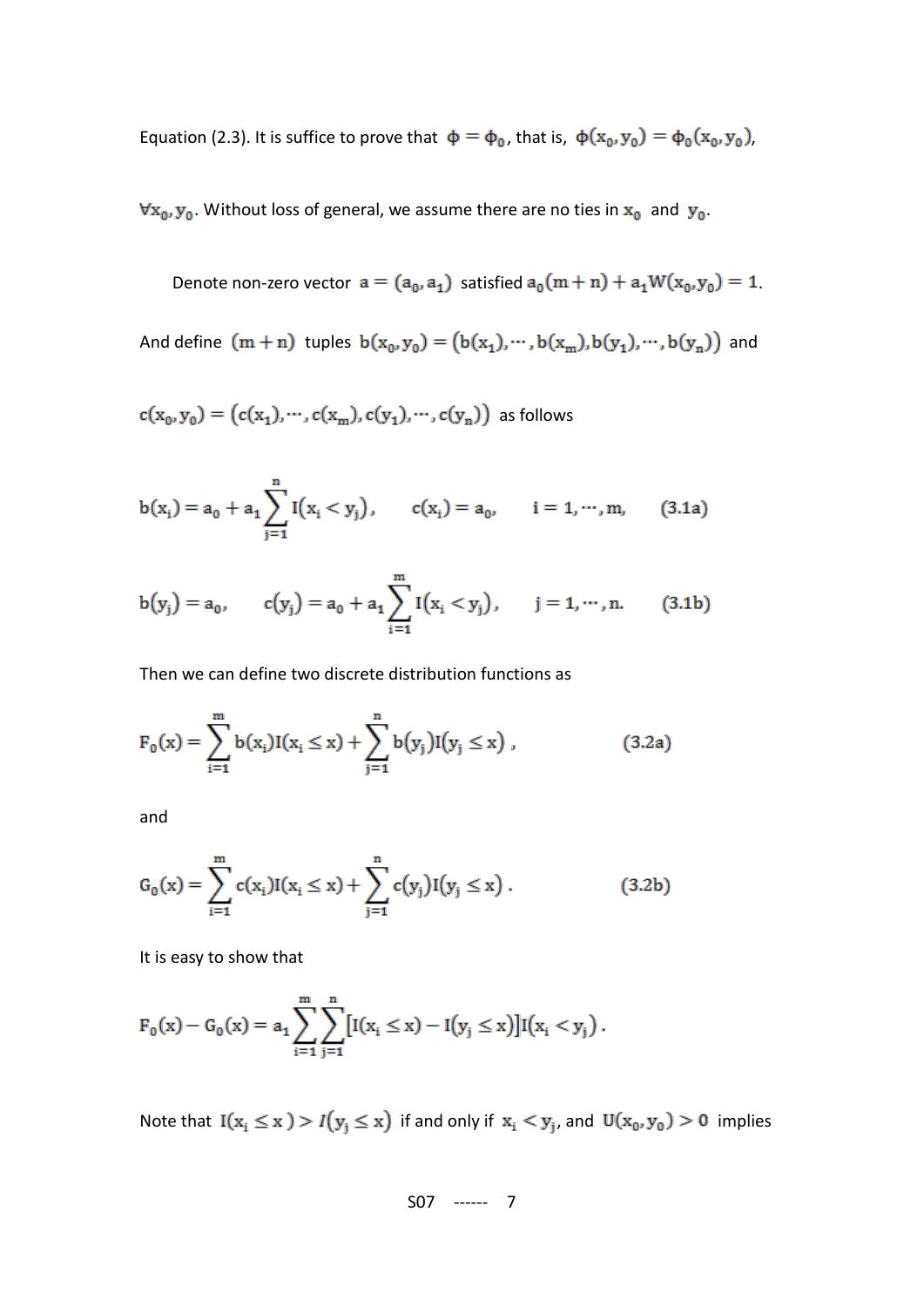that at least a pair say  $(x_{i_0}, y_{j_0})$  such that  $x_{i_0} < y_{j_0}$ . We get

$$
F_0(x) - G_0(x) \ge \left[ I(x_{i_0} \le x) - I(y_{j_0} \le x) \right] I(x_{i_0} < y_{j_0}) > 0. \tag{3.3}
$$

That is,  $F_0 > G_0$ .

Next we will evaluate  $E_{(F_0,G_0)}[\phi-\phi_0]$ . Note that  $F_0$  and  $G_0$  are discrete,

the integral takes non-zero values only if the random vector  $(X_0, Y_0)$  takes all permutations of  $(x_0, y_0)$ . Thus, it can be represented as a function of  $b(x_0, y_0)$  and  $c(x_0, y_0)$ , indeed, a polynomial of  $a_0$ .

Without loss of general (W.L.O.G.), assume  $x_1 < x_2 < \cdots < x_m$  and

 $y_1 < y_2 < \cdots < y_n$ . Let  $\pi_1$  and  $\sigma_1$  be subsets of [m] and  $\pi_2$  and  $\sigma_2$  be subsets of [n] such that

$$
x_1 = (x_{\pi_1}, y_{\pi_2}), y_1 = (x_{\sigma_1}, y_{\sigma_2}).
$$

Then  $|\pi_1| + |\pi_2| = m$ ,  $|\sigma_1| + |\sigma_2| = n$ . Thus, we could recount all permutations in the integral in the following way:

$$
0 \leq \frac{1}{m! \, n!} \, E_{F_0, G_0} \, (\varphi - \varphi_0 \,)(X_0, Y_0)
$$

$$
=E_{F_0,G_0}(\varphi-\varphi_0)\big(X_{(0)},Y_{(0)}\big)
$$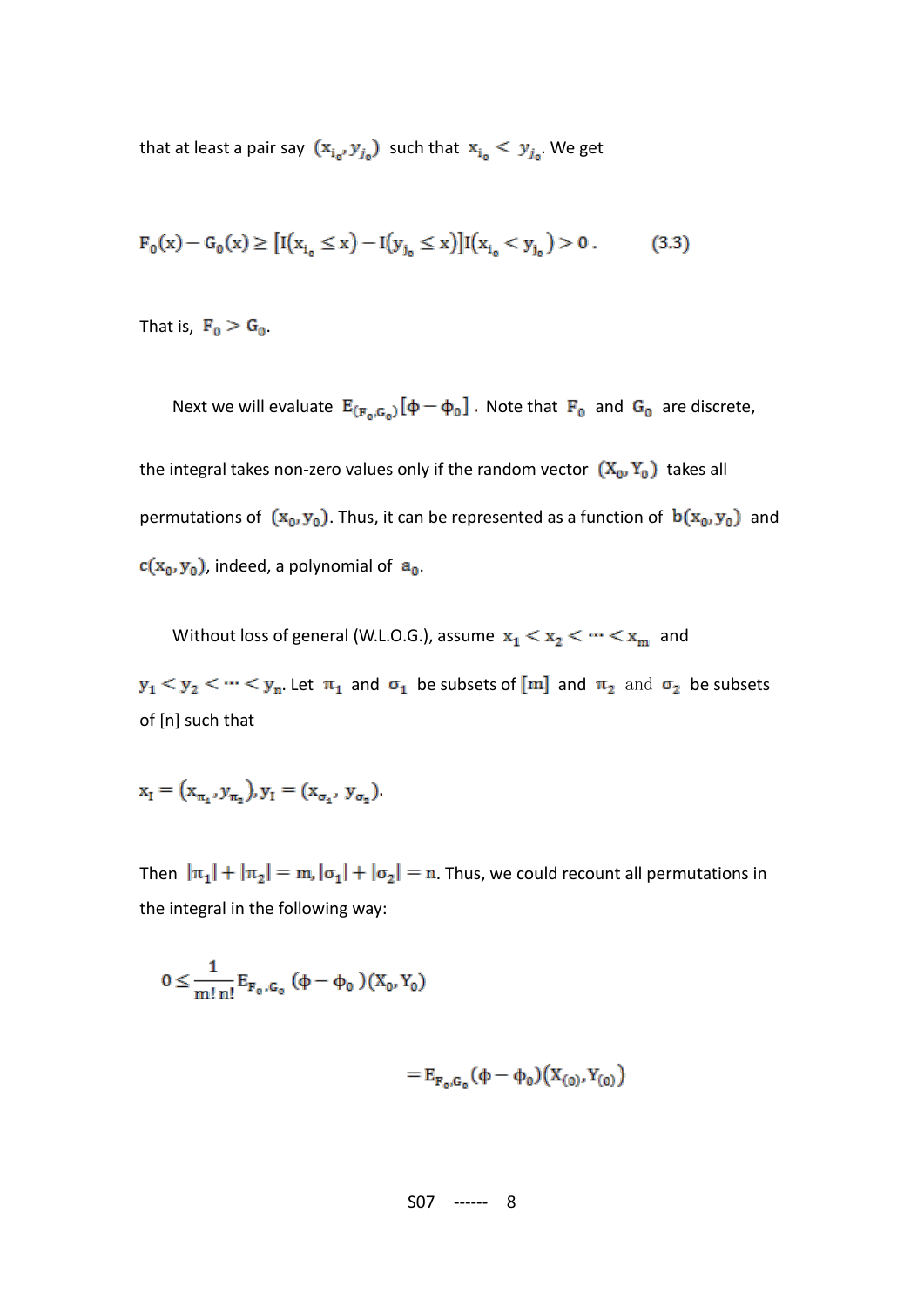$$
= \sum_{\substack{|\pi_1|+|\pi_2| = m, |\sigma_1|+|\sigma_2| = n}} (\Phi - \Phi_0)(x_1, y_1) b(x_1) c(y_1)
$$
  

$$
= \sum_{\substack{|\pi_1|+|\pi_2| = m, |\sigma_1|+|\sigma_2| = n}} (\Phi - 1)(x_1, y_1) b(x_1) c(y_1) I(W(x_1, y_1) > k_0)
$$

+ 
$$
\sum_{|\pi_1|+|\pi_2|=m, |\sigma_1|+|\sigma_2|=n} (\varphi-\gamma)(x_1,y_1)b(x_1)c(y_1)I(W(x_1,y_1)=k_0)
$$

+ 
$$
\sum_{|\pi_1|+|\pi_2|=m, |\sigma_1|+|\sigma_2|=n} \varphi(x_1, y_1) b(x_1) c(y_1) I(W(x_1, y_1) < k_0)
$$

where 
$$
b(x_1) = \prod_{i \in \pi_1} b(x_i) \prod_{j \in \pi_2} b(y_j)
$$
,  $c(y_1) = \prod_{i \in \sigma_1} c(x_i) \prod_{j \in \sigma_2} c(y_j)$ .

In the case  $W(x_0, y_0) = k > k_0 (> 0)$ , the terms  $(\phi - \phi_0)(x_1, y_1)b(x_1)c(y_1)$  are the polynomial of  $a_0$ . By lemma 3.1, the power of  $a_0$  in  $b(x_0)c(y_0)$ , denoted by p, is the minimum, and  $b(x_0)c(y_0)/a_1^p \rightarrow C(>0)$  as  $a_0 \rightarrow 0$ . Particularly, if

$$
W(x_i, y_i) < k, \text{ then}
$$

$$
\frac{b(x_1)c(y_1)}{a_0^p} \to 0, \quad \text{as } a_0 \to 0.
$$
 (3.4)

In the inequality of the expectation given above, after dividing  $a_0^p$ , let  $a_0 \rightarrow 0$ , note

that 
$$
0 \le \phi \le 1
$$
, we get  $C(\phi - 1)(x_0, y_0) = 0$ . Hence  $\phi(x_0, y_0) = 1$ .

For  $W(x_0, y_0) = k_0$ , analogous augment leads to  $\phi(x_0, y_0) \ge \gamma$ .

S07 ------ 9 Since  $E_{(F,F)}[\phi - \phi_0] \le 0$  for all F by Equation (2.1) and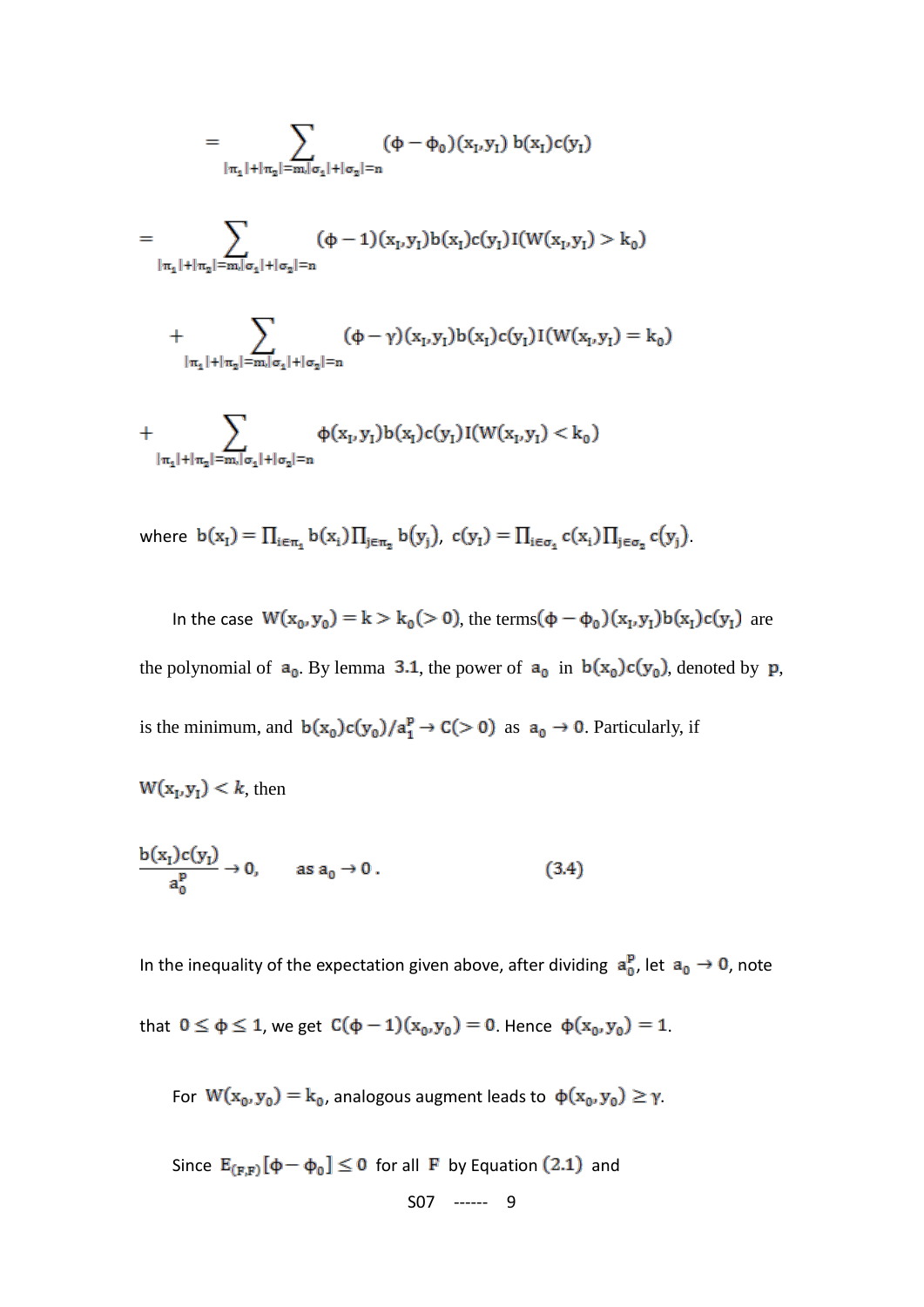$$
E_{(F,F)}[\varphi-\varphi_0]
$$

$$
= E_{(F,F)}[\Phi - \Phi_0]I(W > k_0) + E_{(F,F)}[\Phi - \Phi_0]I(W = k_0) + E_{(F,F)}[\Phi - \Phi_0]I(W < k_0)
$$

$$
= \mathbb{E}_{(\mathbf{F},\mathbf{F})}[\Phi - \Phi_0]I(W = k_0) + \mathbb{E}_{(\mathbf{F},\mathbf{F})}[\Phi - \Phi_0]I(W < k_0),
$$

 $\phi = \gamma$  for  $W = k_0$  and  $\phi = 0$  for  $W < k_0$ . That is,  $\phi = \phi_0$ .

This completes the proof.

LEMMA 3.1 Assume  $x_1 < x_2 < \cdots < x_m$  and  $y_1 < y_2 < \cdots < y_n$ . Given  $\pi_1$  and  $\sigma_1$  be subsets of [m] and  $\pi_2$  and  $\sigma_2$  be subsets of [n] satisfied  $|\pi_1| + |\pi_2| = m$ ,  $|\sigma_1| + |\sigma_2| = n$ , we have

$$
b(x_1)c(y_1) \le b(x_0)c(y_0). \tag{3.5}
$$

With equality holds if and only if  $W(x_1, y_1) \ge k$ .

Proof By the definition of  $b(x_0, y_0)$  and  $c(x_0, y_0)$ , we have  $b(y_i) = c(x_i) \equiv a_0$ . Furthermore, we can verify that

$$
b(x_i) = a_0 + a_1 \sum_{j=1}^{n} I(x_i < y_j) \le a_0 + a_1 \sum_{j=1}^{n} I(x_{i-1} < y_j) = b(x_{i-1}),
$$

$$
c(y_j) = a_0 + a_1 \sum_{i=1}^{m} I(x_i < y_j) \le a_0 + a_1 \sum_{i=1}^{m} I(x_i < y_{j+1}) = c(y_{j+1}),
$$

where  $i = 2, \dots, m$  and  $j = 1, \dots, n - 1$ . Thus,

$$
507 \ \ \cdots \qquad 10
$$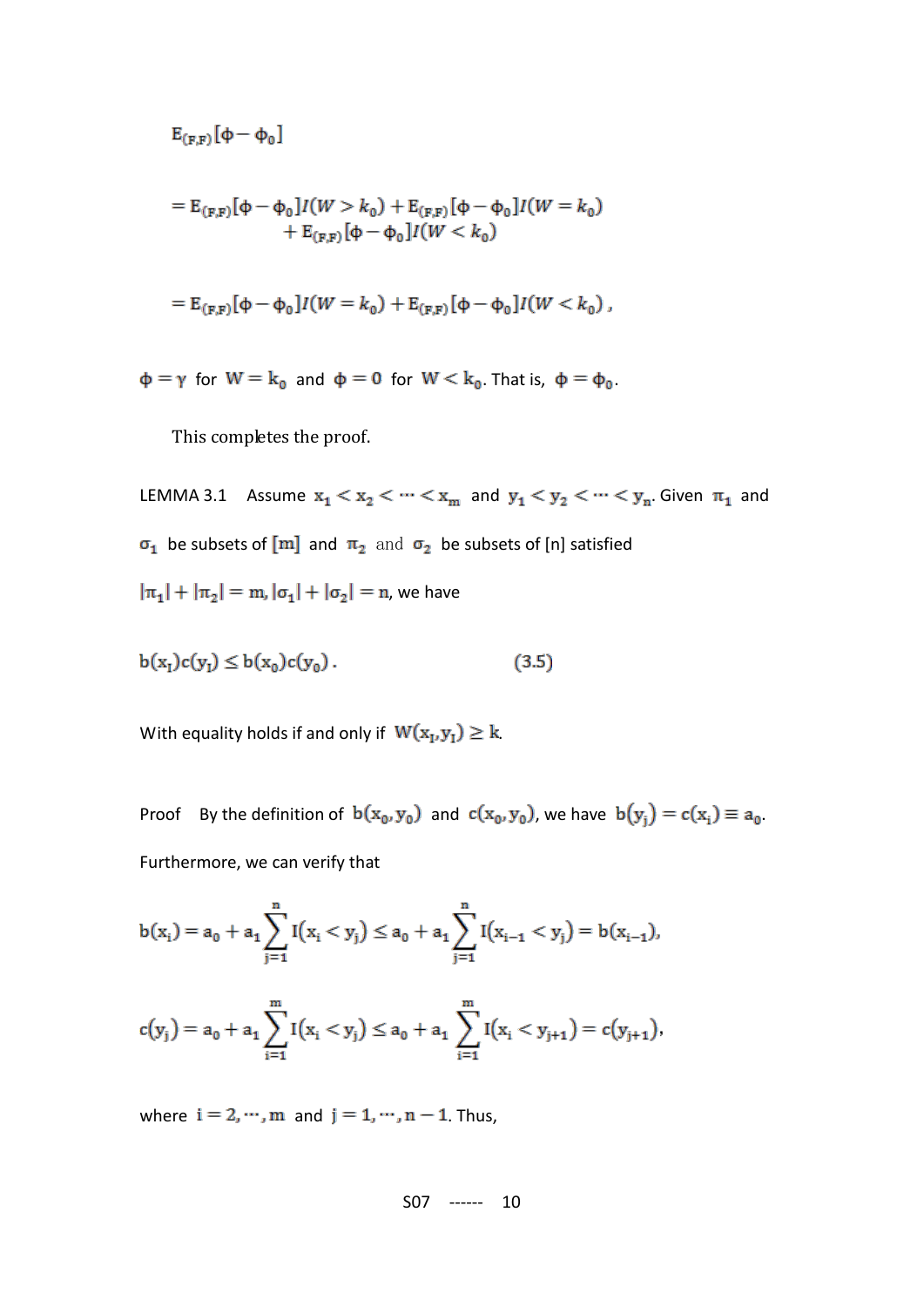$$
a_0 \le b(x_m) \le \dots \le b(x_2) \le b(x_1), \qquad a_0 \le c(y_1) \le c(y_2) \le \dots \le c(y_n).
$$

Therefore, for  $|\pi_1| + |\pi_2| = m$ ,  $|\sigma_1| + |\sigma_2| = n$ 

$$
b(x_1)c(y_1) = b(x_{\pi_1})b(y_{\pi_2})c(x_{\sigma_1})c(y_{\sigma_2})
$$
  
=  $b(x_{\pi_1}) a_1^{|\pi_2|+|\sigma_1|}c(y_{\sigma_2})$   
 $\leq b(x_{\pi_1})b(x_{\pi_1^c})c(y_{\sigma_2^c})c(y_{\sigma_2})$ 

 $= b(x_0)c(y_0).$ 

The equality holds if and only if  $b(x_{\pi_1^c}) = a_1^{|\pi_2|} = a_1^{m-|\pi_1|}$ ,

 $c(y_{\sigma_2^c}) = a_1^{|\sigma_1|} = a_1^{n-|\sigma_2|}$ . In that case,  $b(x_i) = c(y_i) = a_0$ ,  $i \in \pi_1^c$ ,  $j \in \sigma_2^c$ . Further,

 $x_i > y_j$  for  $i \in \pi_{1}^c, j \in [n]$  or  $i \in [m], j \in \sigma_2^c$ . Hence

$$
k = W(x_0, y_0)
$$
  
\n
$$
= \left( \sum_{i \in \pi_1, j \in \sigma_2} + \sum_{i \in \pi_1, j \in \sigma_2} + \sum_{i \in \pi_1, j \in \sigma_2^c} + \sum_{i \in \pi_1, j \in \sigma_2^c} \right) I\{x_i < y_j\}
$$
  
\n
$$
= \sum_{i \in \pi_1, j \in \sigma_2} I\{x_i < y_j\}
$$
  
\n
$$
\leq \sum_{i \in \pi_1, j \in \sigma_2} I\{x_i < y_j\} + |\pi_2| * |\sigma_1|
$$
  
\n
$$
\leq 07 \quad \text{---} 11
$$